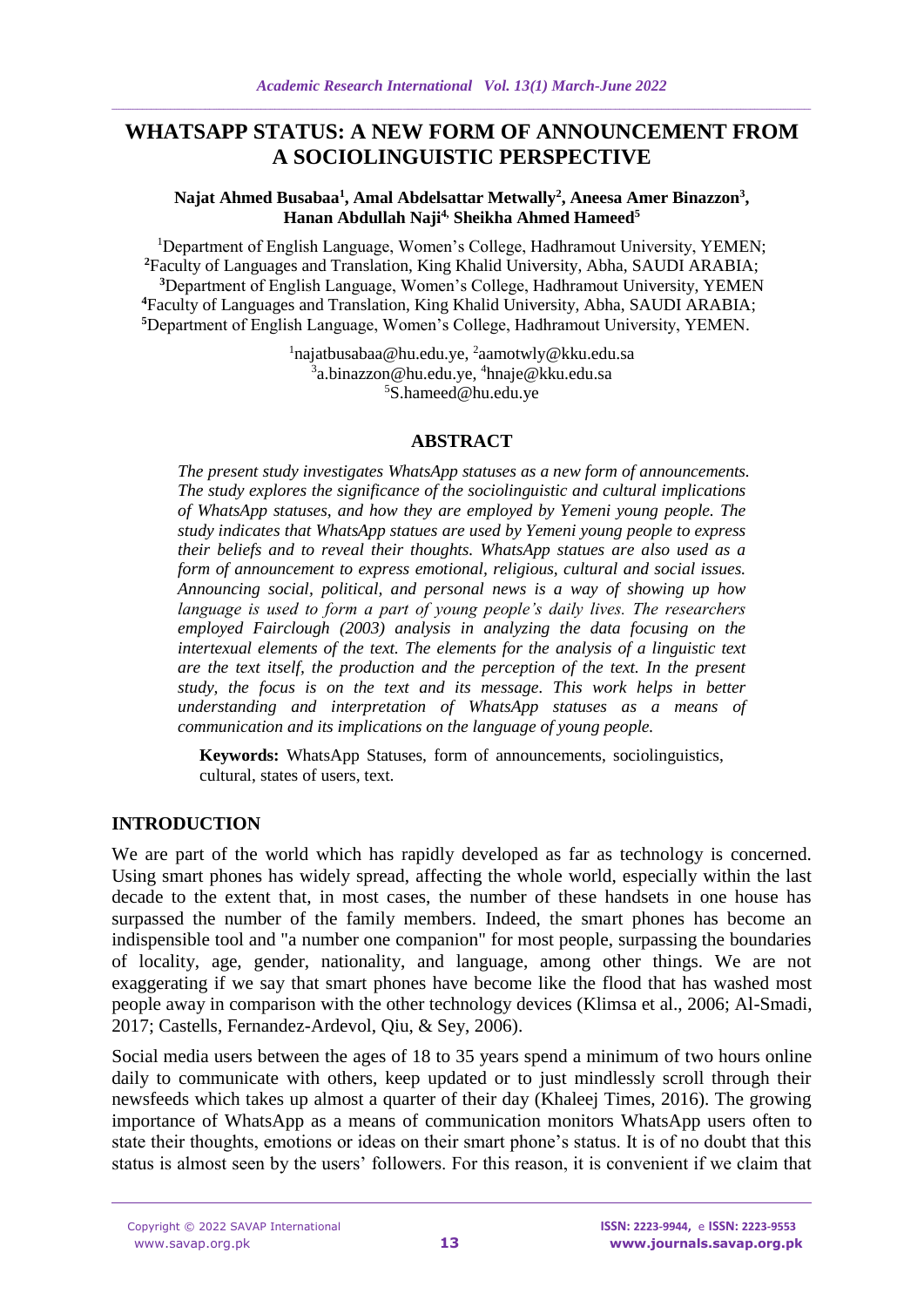the smart phone users become aware of what they are publicizing on their status pages. Most WhatsApp users tend to carefully select both the picture and status that other users will see whenever they exchange phone numbers. Hence, they consider it as a part of announcing information, or something related to political issues, or social matters. The rise of this awareness is the main cause to write this paper as the researchers would like to investigate the socio-cultural and sociolinguistic implications of these WhatsApp statuses and explore to what extent these statuses are considered announcements. Most importantly, the study highlights the significance of WhatsApp statuses and whether or not the users mean what they write and to what extent.

This paper attempts to investigate the WhatsApp status among Yemeni people from a sociolinguistic point of view. It analyzes WhatsApp status to look at young people's use of WhatsApp statuses and how they employ these statuses to disclose their personal information, emotions, and thoughts. The choice of the status as a linguistic element is dealt with here from a sociolinguistic perspective. It aims at analyzing the WhatsApp status into its categories and showing the attitudes of the people towards them as they use and fix these announcements on their profiles.

#### **Statement of the problem**

The use of smart phones has affected people's lives all over the world. WhatsApp is available in over 40 languages and up to 60 on Android. WhatsApp statuses often uncover the users' thoughts, emotions and states. In addition, it becomes a habit that via whatsApps status, people can follow the news and spontaneously spread it since it is almost seen by the followers. So, it is convenient if we claim that the smart phones users become aware of what they are spreading on their status page. Because of this, most WhatsApp users tend to carefully select both the picture and status that other users will see and start to change their status constantly, considering it as a part of announcing information on personal, political, religious, or social issues. This has been referred to as "self-presentation", which can be defined as "the process through which individuals communicate an image of themselves to others" (Yang and Brown, 2016: 404). Hence, they consider it as a part of announcing information, or something related to political issues, or social matters. The rise of this awareness is the main cause to write this paper as the researchers would like to investigate the socio-cultural and sociolinguistic implications of these WhatsApp statuses and explore to what extent these statuses are considered announcements. Most importantly, the study highlights the significance of WhatsApp statuses and whether or not they mean it and to what extent or they are just mere random choices.

### **Aim of the study**

This paper attempts to investigate the use of WhatsApp status among Yemeni students from a sociolinguistic point of view. It aims at analyzing WhatsApp statuses into various categories and the attitudes of the students towards them as they use them on their profiles.

### **Questions of the study**

The research will answer the following questions:

- 1. Are Whatapp statuses expressing their users' states?
- 2. What are the socio-cultural and sociolinguistic implications of these WhatsApp statuses?,
- 3. To what extent are these statuses considered announcements?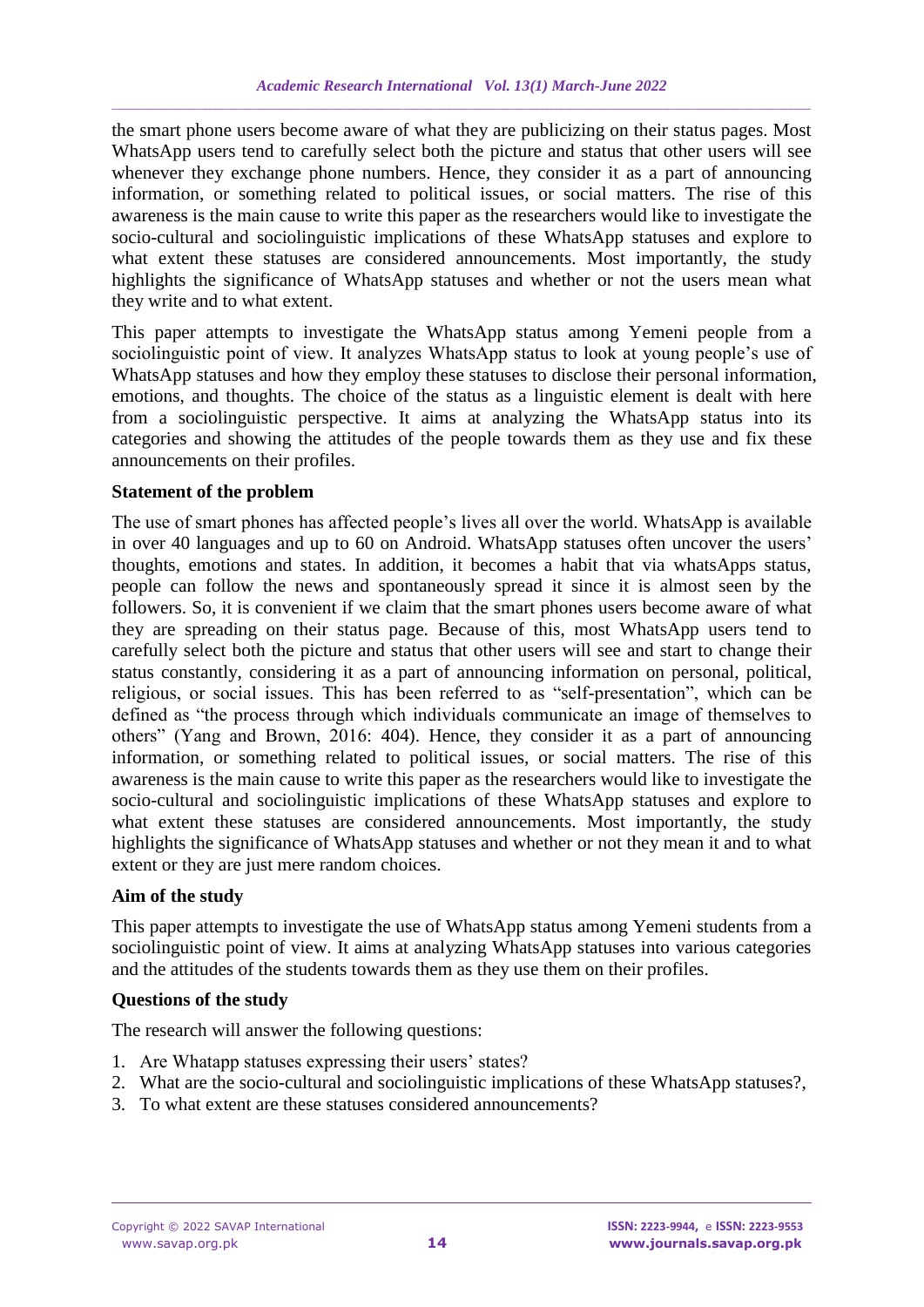#### **Significance of the study**

The study analyzes WhatsApp statuses in the way that young people disclose their personal information, emotions, and thoughts. The choice of the status as a linguistic element is dealt with here from a sociolinguistic perspective. Furthermore, this study of the WhatsApp status might also open new visions for future researches.

## **LITERATURE REVIEW**

The main advantage of using the smart phone is that it breaks the restrictions of being local and greatly reinforces the feeling of being international by realizing that anyone can be reached anytime by any person living anywhere all over the globe within seconds. Thus, using this handset means that a person is no longer living in isolation (Katz & Aakhus, 2002).

Socially speaking, a smart phone helps to easily befriend others and enlarge the circle of relations among those who have similar interests quite faster with little effort at the local and international level (Lamoureaux, 2011; Al-Azzam & Al-Quran, 2009). In addition, it has become a reliable instrument for achieving the daily routine assignments and duties at work. It can facilitate the different aspects of one's life and save time that is usually spent in running errands for people. Furthermore, it has a variety of smart applications, each of which can interestingly offers a different type of service for anyone using it.

WhatsApp is the most famous application of smart phones worldwide. The undeniable fact about this unique application is that it is quite hard for a person to spend the whole day without having a look at his/her WhatsApp application at least once a day. Many young people would be quite eager to update their WhatsApp statuses with what had happened within the last 24 hours. This is simply because this application has enabled the people from different parts of the world to enjoyably exchange text messages, photos, videos, and audio messages, among other things. Matters like receiving information, strengthening friendship, socialization, and school duties coordination have become attainable for all WhatsApp users. Thus, those who use this application actively have globally exceeded the number of 500 million people (http://www.whatsapp.com).

That being the case, the increasing importance of a such technological application and the great benefits and sociability, gained by WhatsApp users have aroused the researchers' curiosity to investigate the different aspect of this kind of new phenomenon that has recently dominated the world of communication. These research endeavors include: Sociolinguistic functions of English code-switching in mobile text messages of Jordanian students (Al-khatib & Sabbah, 2008); effectiveness of Arabic, English code-switching using WhatsApp program by Omani females (Al Shezawi, 2012). In addition, Al Rousan, Abdul Aziz, & Christopher (2014) examine the communicative functions of the text messaging of young Saudi university students. Five main categories of communicative functions had been indicated in Saudi undergraduate text messaging. There are friendship maintenance, socialization, school collaboration, coordination, and exchanging information. The study also indicates that text messaging is used beyond its original purpose which is staying in social contact. It proves that text messaging is essential for students' school matters. Badran (2014) investigates the syntactic and morphological variations of texts messages written in English by Jordanian females using WhatsApp. The results show that in addition to the availability of syntactic and morphological realizations in their texting, Jordanian females preserve English language structural order, and subject-verb agreement. Busabaa & Badurais (2015) study the influence of netspeak used by Yemeni youth on Arabic language analyzing the linguistic features of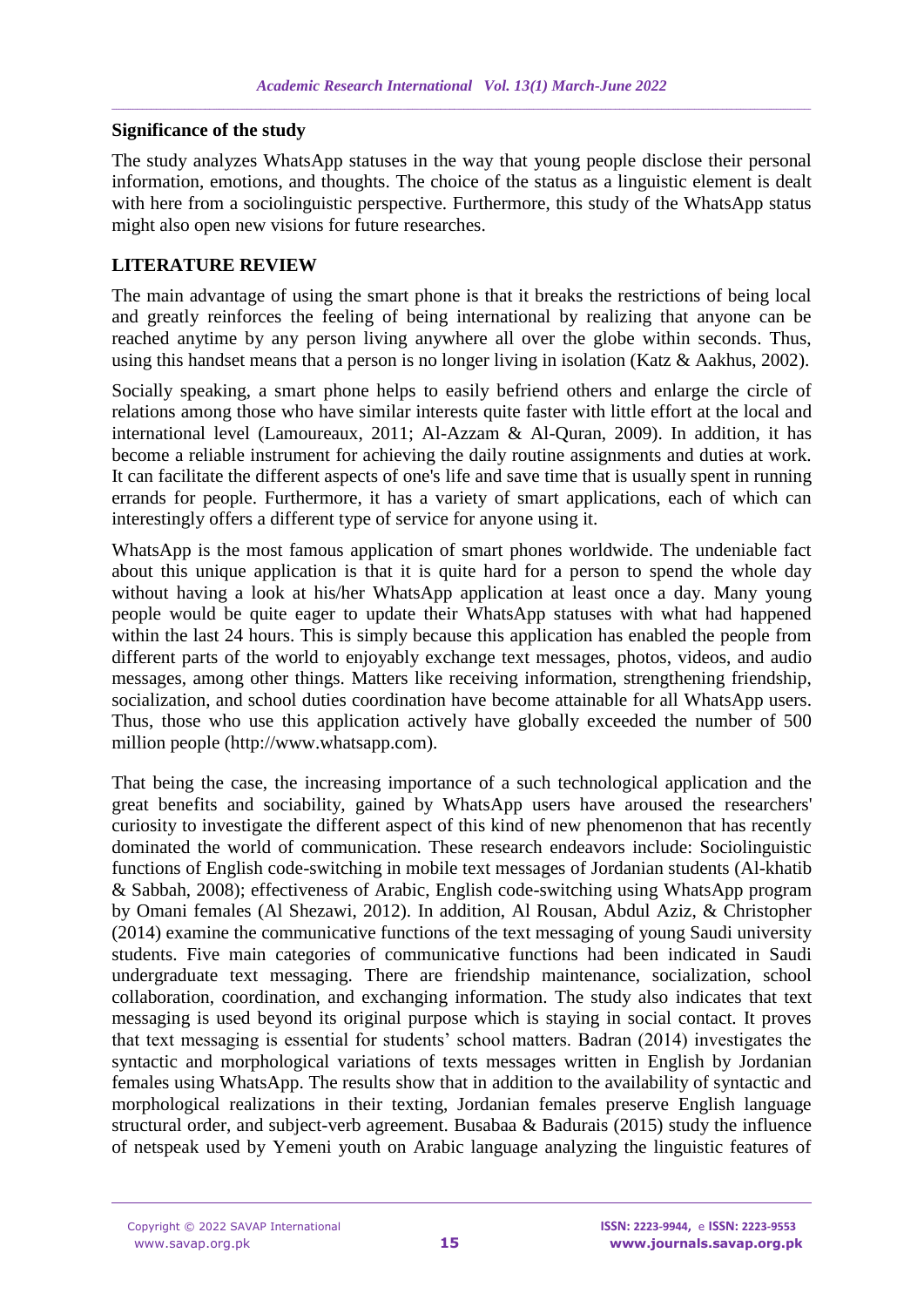this newly coined written form and the challenges Arabic faces. The findings prove that the netspeak used by Yemeni youth carries the features of the spoken language of its netizins with new emerging features which violate the purity of Arabic language and so has made a deviation from the standard orthography which is quite different from other papers findings where Arabized form is indicated as the norm. Furthermore, in their study, Al-Khawaldeh, Bani-Khair, Mashaqba, Huneety (2016) indicate that WhatsApp statuses were as a revelation of personal, social, religious and political issues the users are concerned about. Differences with respect to gender were not found in structural construction of the language rather in categories indicating various themes. Results showed that females status updates are more personal, religious and social while males are concerned more about political, national and international themes.

The most recent study concerning the linguistic aspects of WhatsApp in the Arab world is of Al-Smadi (2017). The study aims at investigating WhatsApp statuses as used by Jordanian people from a sociolinguistic point of view. The use of WhatsApp statuses in relation to the impact of gender and age was examined. 400 statuses were collected from Jordanian males and females who are divided into two main age groups. The data were analyzed quantitatively and categorized based on the religious, social, political, economic or fixed statuses. The results show that gender and age have essential impacts on the statuses used. The religious statuses are the most frequently used topic by Jordanian females while the social statuses are the most frequently used topic by Jordanian males. The political and economic statuses are the least frequent statuses used among Jordanians.

Another recent study is that of Maíz-Arévalo (2018). The study aims to redress selfpresentation on WhatsApp; more specifically, by paying attention to emotional selfpresentation in profile status. To that purpose, a corpus of 206 WhatsApp statuses was gathered in Spanish. Results show the existence of recurrent patterns connected to variables such as sex or age, which play a crucial role in determining the emotions users choose to display in their profile status.

This paper is an attempt to contribute to the recent academic studies of WhatsApp from a sociolinguistic point of view. From the above review, it is clear that the gap in the literature this paper is to fill is how young people are using WhatsApp to provide information about themselves and their thoughts. In other words, WhatsApp users are prompted to write an expression in order to complete their profile information. As a form of communication, the researchers address the issue of personal announcement in some way or another. WhatsApp statuses are always regarded as a way of communication designed by the sender to produce certain forms of reaction, behavior or attitude from the receiver of the message…[ it takes the form of ] a social process [and] as society changes, the transition of culture also changes (Akinbode, 2012). Announcing news politically, socially or personally is a way of showing up how language is used to form a part of human life. When using this or that form of announcements, it attempts to catch and attract the audience attention (Ezejideaku & Nkiruku 2010). Statuses state young people's attitudes as they pay attention to emotional selfpresentation in their profile status.

In the early 1990s of the last century, people used to announce the birth of a newborn, condolence or make an advertisement using magazine or TV mass media and the like. Today, due to the fast and rapid development of technology, WhatsApp status becomes a form of advertising personal issues as a way of showing up special attitude, and a personal form to communicate through catching the attention of followers. Nowadays, with the increasing use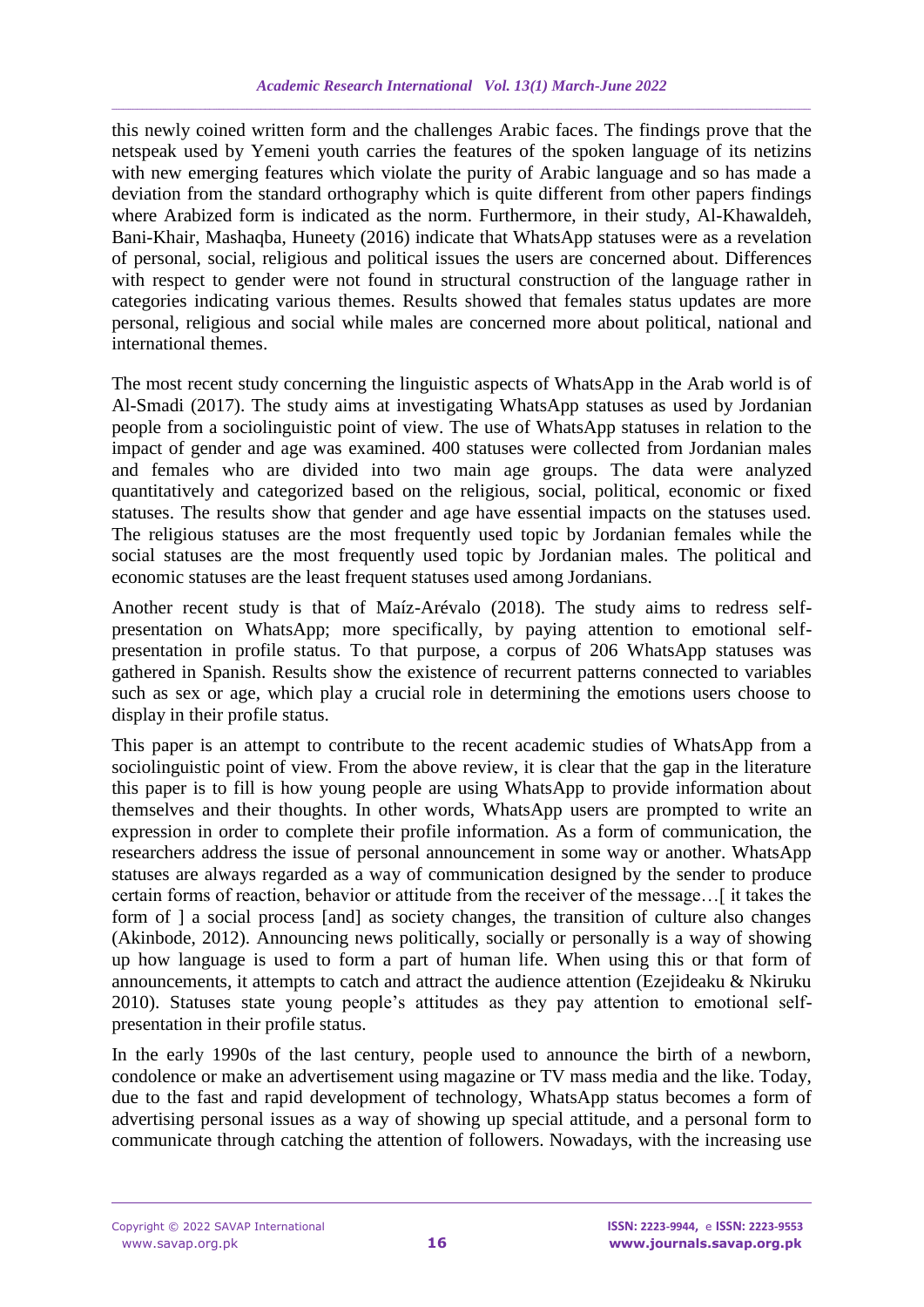of the Internet to communicate, self-presentation takes place not only face-to-face but also digitally in the form of the profile or user status.

To the best of the researcher's knowledge, this brief related literature stated above has given prominence for this study to be the first of its type that investigates WhatsApp status as a new form of announcements from a sociolinguistic perspective.

## **METHODS**

#### **Research Design**

The researchers spent 6 months collecting the data of the study. Two of the researchers who are staff teachers have taken the responsibility to ask their contacts who are students at Hadhramout University that they are going to observe their statuses for six months. So the data were collected both naturally and randomly. The users' identities remain top confidential. No personal data such as proper names, or photographs or even the expression used by the users have been displayed. Instead, they are exclusively reserved for research purpose so that to ensure both the ethics and validity of the data.

### **Data Analysis**

Most WhatsApp users carefully tend to select both the picture and status that other users will see whenever they exchange phone numbers. As evidence of the importance of the status, the researchers follow Fairclough (2003) analysis in analyzing the data focusing on intertexual elements of the text. Text elements are co-operated and mixed to form one unit interpreting the state of mind of the user. Moreover, it may be an interpretation and a reflection of the state of the society as a whole. So, analyzing text sociolinguistically implies analyzing personal, social, religious, and political texts the whatsApp status conveyed to linguistically display the meaning of every criteria of the short text next to the users' profile photo.

In this article, the researchers explore the connection between one element mentioned and the message the user would like to present of himself or herself or of the social everyday life. Undoubtfully, language is a part of social life (Fairclogh, 2001). The elements needed for the analysis of a linguistic text is one of three types; the text itself, the production and the perception of the text. The concentration here is on the text and the message it conveys.

As a form of communication, the text presented in the profile of WhatsApp users is an interpretation of the users' state in one hand and the society state in another hand. The researchers address the issue of personal and social announcement in some way or another. These texts are always regarded as communication designed by the sender to produce certain forms of reaction, behavior or attitude from the receiver of the message as Akinbode (2012) states, "[it takes the form of] a social process [and] as society changes, the transition of culture also changes". Announcing news politically, socially or personally is a way of showing up how language is used to form a part of human life.

### **ANALYSIS AND FINDINGS**

The researchers analyzed the users' statuses that express their states. Then the statues that were counted as announcements were identified and analyzed.

### **WhatsApp statuses that express its users' states**

The majority of the statuses were verbally written expressing the state of the users. This can be interfered from the emotional expressions and the language of these statuses as they are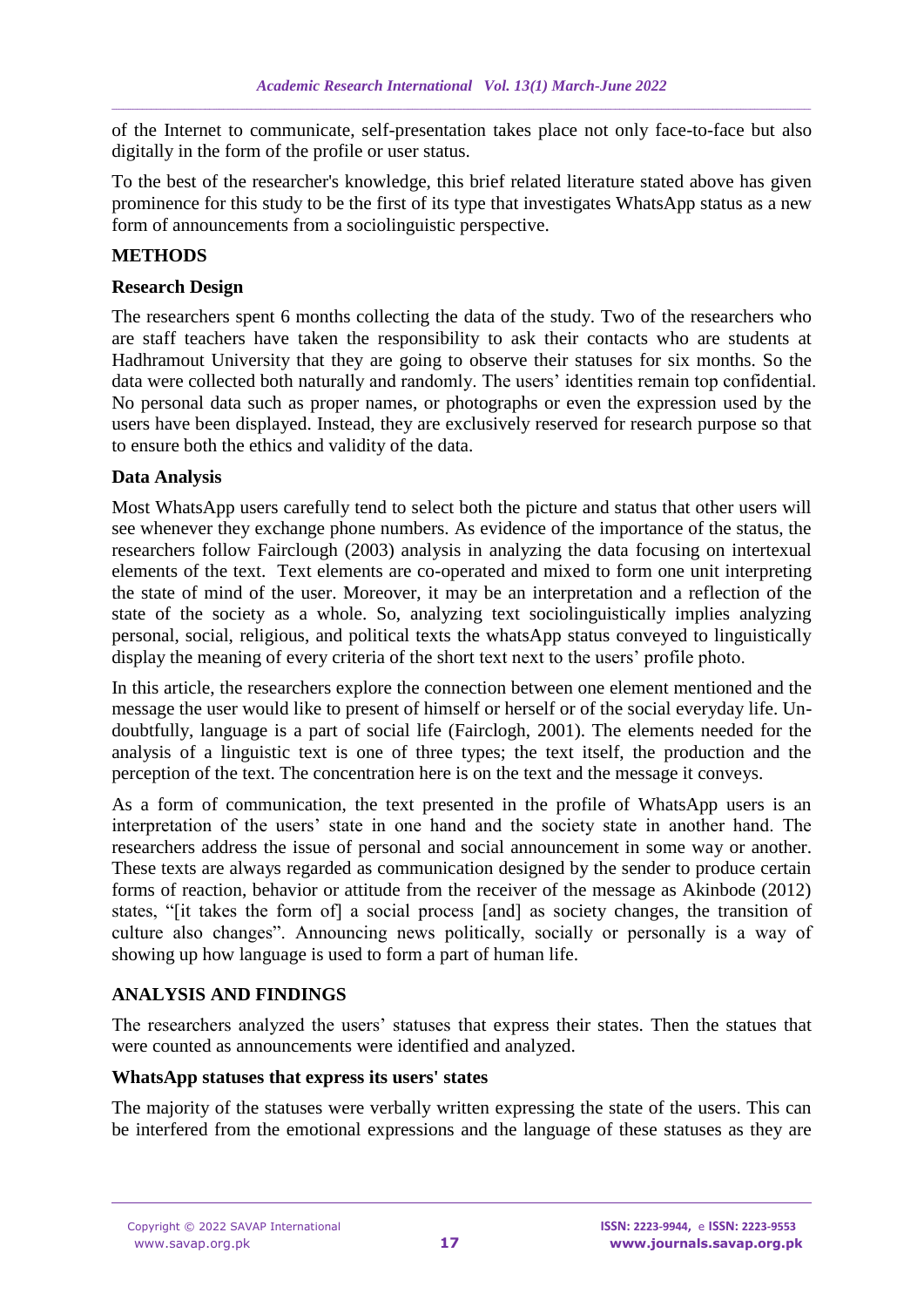characterized having the users' use of emotional expressions interpreting their feelings and states.



 **Figure 1. Average of WhatsApp Statuses that expresses users' states**

As shown in figure (1) the states varied. These states have been classified into seven different types that express the users' personal information, emotions, and thoughts. The seven classes of the states can be categorized as religious, social, cultural, sentimental, humorous and personal. Figure (1) shows the number and average of each type of the states. The most prominent feature of the users' statues is religious. 99 WhatsApp statues were of religious nature. Out of the 325 statuses, 99 statues are religious, 65 are social, 57 are cultural, 68 are sentimental, 7 are humorous, 29 are personal and no state is recorded as political.

#### **To what extent are these statuses considered as announcements?**

WhatsApp statuses had been formed as announcements due to the expressions and language the users use. Qur'anic verse, proverbs, and religious expression are used to declare new information the users would like the recipient to know about.



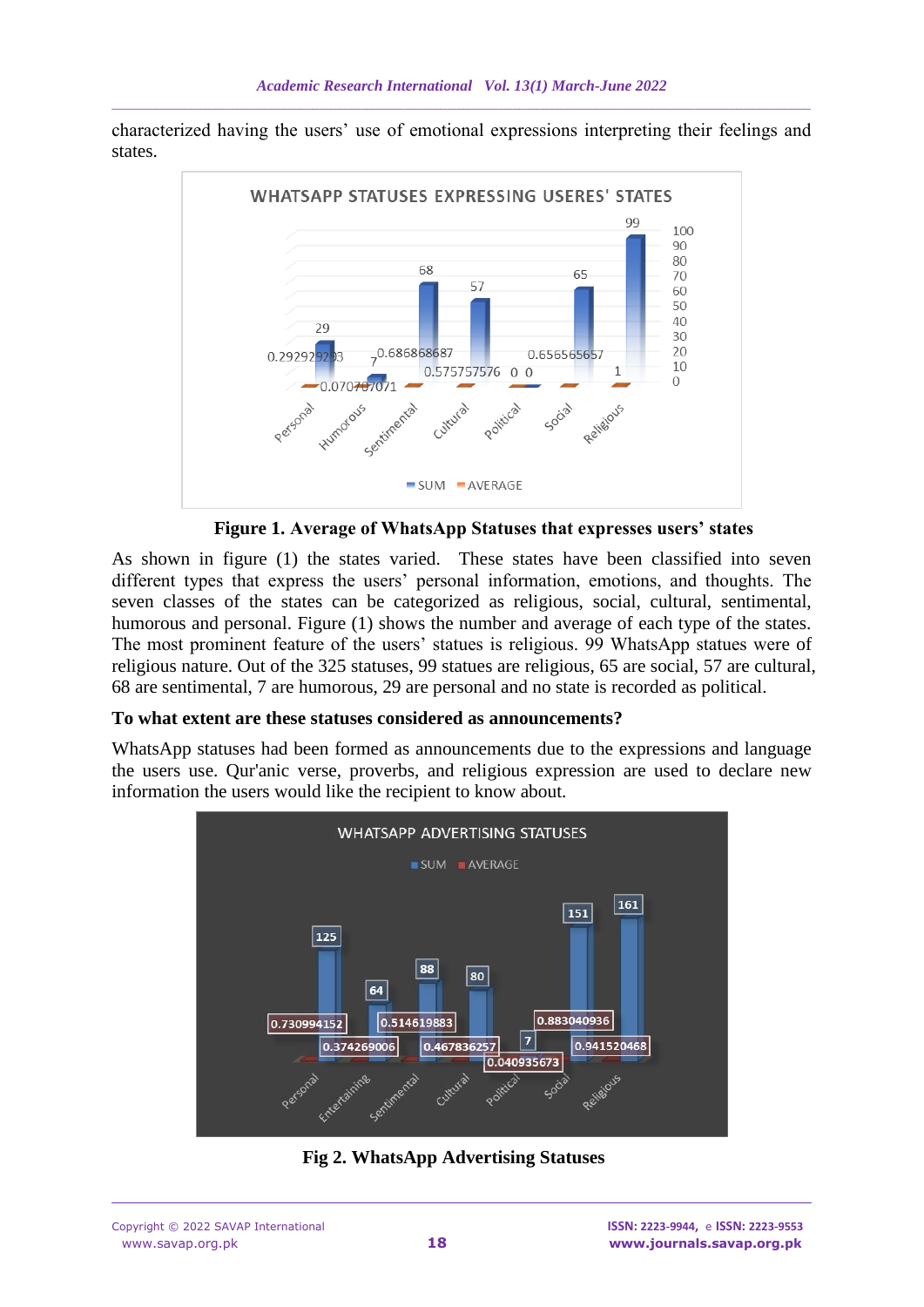Moreover, writing such expressions that indicate informality shows user' feelings to another user in his/her contacts, which is a way to show up and reveal understanding of each other. Using informal language may be viewed as a form of revealing private identity as an announcement simplified, abbreviated, shortened, and conditioned to fit the context.

Out of 676 statuses of 171 WhatsApp users are considered as announcements which are classified into 7 different types; religious, social, political, cultural, entertaining and personal. Out of the 676 statuses, 161 statuses are religious announcements with a percentage of 94%, 161 are social with 88%, 7 are political with 4%, 80 are cultural with 46%, 88 are sentimental 51%, 64 are entertaining with 37%, and 125 are personal with 73%.

### **DISCUSSION**

The present paper analyzes the linguistic element of WhatsApp status and its use by Yemeni young people from a sociolinguistic perspective. The study explores the relationship between what young people post as whatsApp statues and their beliefs, and sometimes their everyday lives. From the data analysis above, key findings emerge. The analysis of results provides both a quantitative and qualitative interpretation of the findings.

The present study confirmed the findings about WhatsApp statues and the fact that they express users' states. The study indicates that WhatsApp statuses are rigorously selected by its users. WhatsApp users are very careful in selecting the pictures and the 'language' of their statuses as they believe that these statuses represent their identities.

This hints that there are numerous socio-cultural and sociolinguistic implications of these WhatsApp statuses. Language evolves as a result of our interaction with new technologies, including WhatsApp. Now, users of such applications are using the language in a novel way to implicitly shed light on their identities, beliefs and everyday lives. This cast a new light on the impact of social media on language, and it could open the door for new researches about the language of social media.

The study also proves that WhatsApp statuses are employed as announcements by their users in order to express their feelings, beliefs, and identities. From the results, it is clear that most of the users' states expressed through WhatsApp statuses are religious ones. Furthermore, the results provide evidence that the users of WhatsApp statuses employ the language to express personal, humorous, sentimental, cultural, social, and religious beliefs. However, there are no recorded incidents of political statues.

In this research paper, the researchers have explored the linguistic and cultural nature of WhatApp statuses used by Yemeni young people to get valuable insights into the implication of these statuses. The limitation of the present study naturally includes the thorough analysis of the texts employed in the WhatsApp statues.

### **CONCLUSION**

Communication among young adults has shifted from the traditional face to face communication to other different forms of interaction supported by the advent in technology. WhatsApp, which is rated as the 5th most downloadable application in the world is used for such "smart communication" through instant messaging as well as WhatsApp statuses updates which unveil both social and linguistic insights about its users. This paper investigated the use and effectiveness of WhatsApp status among Yemeni people from a sociolinguistic point of view. It analyzes WhatsApp status used by young people to disclose their personal information, emotions, and thoughts. The study analyzed the WhatsApp status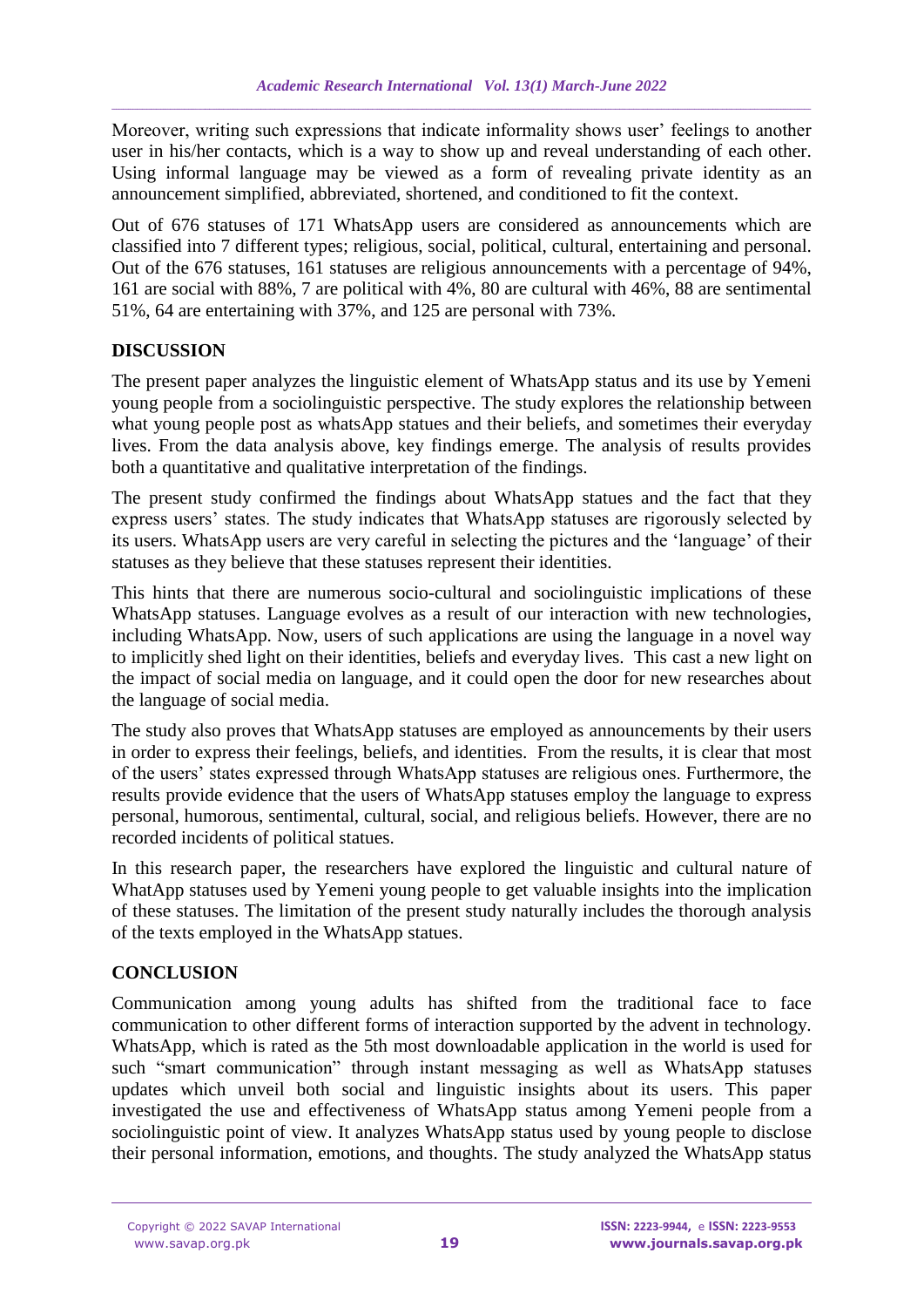into its categories and showed the attitudes of young people towards them as they use them as announcements on their profiles. This work represents a novel direction for sociolinguistic research on the impact of social media in the form of WhatsApp statues.

### **REFERNCES**

- [1]. Akinbode, O. (2012), A Sociolinguistic Analysis of Advertising Language in Selected Nigerian Mass Media Commercials Research on Humanities and Social Sciences www.iiste.org ISSN 2222-1719 (Paper) ISSN 2222-2863 (Online) Vol 2, No.8, 26.
- [2]. Al Rousan, R., Abdul Aziz, N., & Christopher, A. (2014). "Where Are You?" The Communicative Functions of Saudi Students' Text Messaging. International Journal of English Linguistics, 4(3). http://dx.doi.org/10.5539/ijel.v4n3p23
- [3]. Al-Smadi, A. M. (2017). Gender and Age Patterns on WhatsApp Statuses as Used by Jordanians: A Sociolinguistic Perspective. International Journal of English Linguistics, 7(4), 56-66. https://doi.org/10.5539/ijel.v7n4p56
- [4]. Al Shezawi, R. (2012). The Effectiveness of Arabic and English Code-Switching Using WhatsApp Mobile Program. Two groups of Omani females. A paper presented in the 11th Annual Research Conference. University of Birmingham. Retrieved From http://www.birmingham.ac.uk/Documents/college-socialsciences/education/events/research-conference-20 12--plan.pdf
- [5]. Al-Azzam, B., & Al-Quran, M. (2009). Phone Ring Tones In Jordan: A Sociolinguistic Analysis. International Journal of Academic Research, 1(2), 226-231.
- [6]. Al-khatib, M., & Sabbah, E. (2008). Language Choice in Mobile Text Messages among Jordanian University Students. SKY Journal of Linguistics, 21, 37-65.
- [7]. Al-Khawaldeh, N., Bani-Khair, B., Mashaqba, B., Huneety, A. (2016). A Corpus-Based Discourse Analysis Study of WhatsApp Messenger's Semantic Notifications. International journal of applied linguistics  $\&$  English literature, 5(6).
- [8]. Badran, R. (2014). The Sociolinguistics Of Mobile Texting Used By Jordanian Adults: A case study of Female texting using whatsApp (unpublished master's thesis). Jordan university of science and technology, Irbid, Jordan.
- [9]. Busabaa, N. A., & Badurais, R., S. (2015). Netspeak linguistic features used by Yemeni youth, Hadhramout University Journal of Humanities, Volume 12, Issue 2, Dec 2015
- [10]. Castells, M., Fernandez-Ardevol, M., Qiu, J., & Sey, A. (2006). Mobile communication and society: A global perspective. Cambridge, MA: MIT Press.
- [11]. Ezejideaku, E., Nkiruka Ugwu, E. (2010). The Linguistics of Newspaper Advertising in Nigeria. Language in India. Volume 10 www. language in India.com
- [12]. http://www.birmingham.ac.uk/Documents/college-socialsciences/education/events/research-conference-20 12--plan.pdf
- [13]. Katz, J., & Aakhus, M. (Eds.). (2002). Perpetual Contact: Mobile Communication, Private Talk, Public Performance. Cambridge: Cambridge University Press. https://doi.org/10.1017/CBO9780511489471